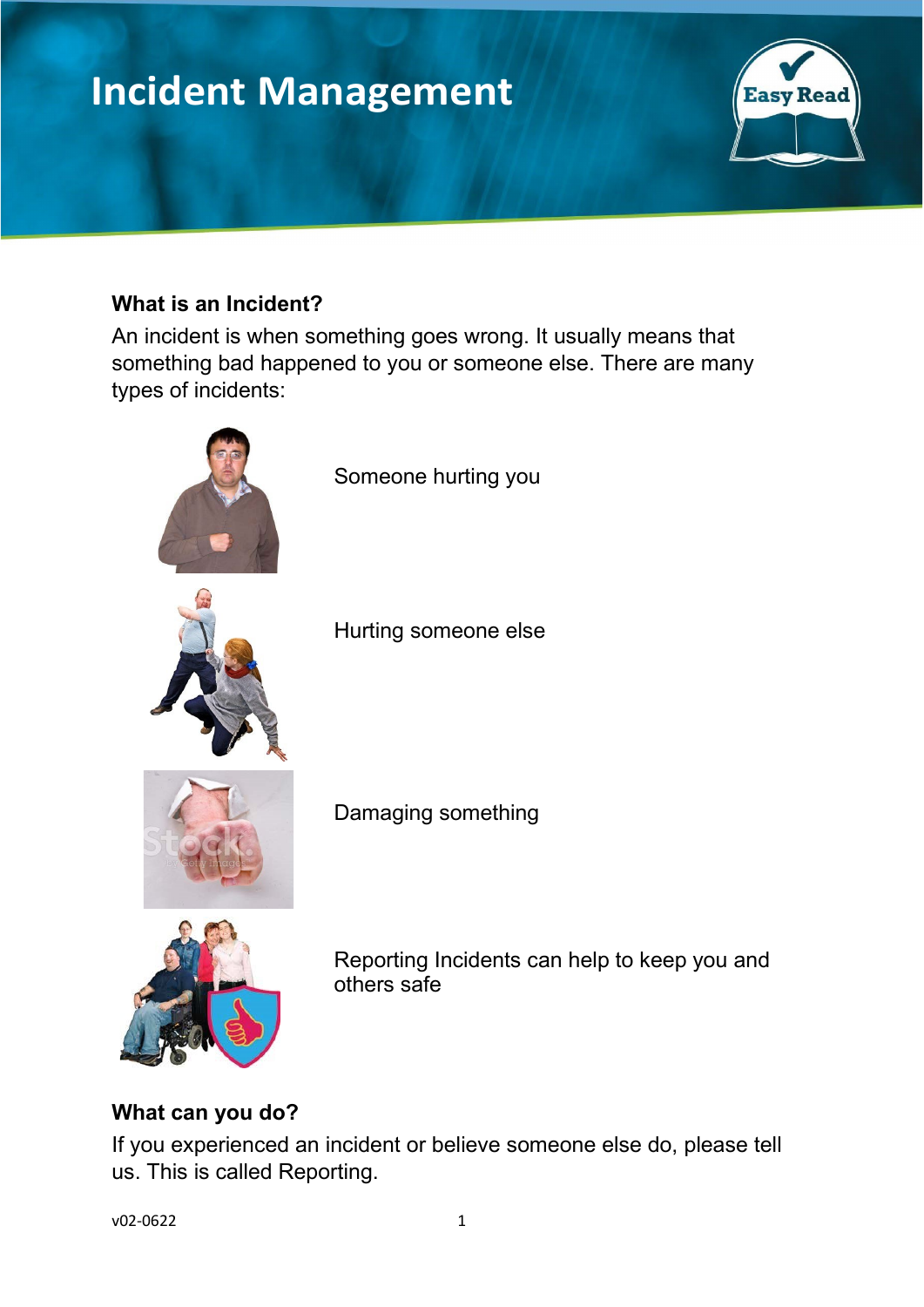You can report an incident any time and we can always help you do this:



Your family, friends or Guardian's can also help you report an incident.



You can tell us, let your worker know something happened.



You can telephone, send an email or letter

We will listen and talk to you or your advocate about what happened and how to fix it

We record what is said and done during the incident including:

- Description of what happened
- Who saw the incident?
- When you told the worker
- Management is told what happened.

### **New Horizons has a system to record Incidents**

We will:



Keep good records of incidents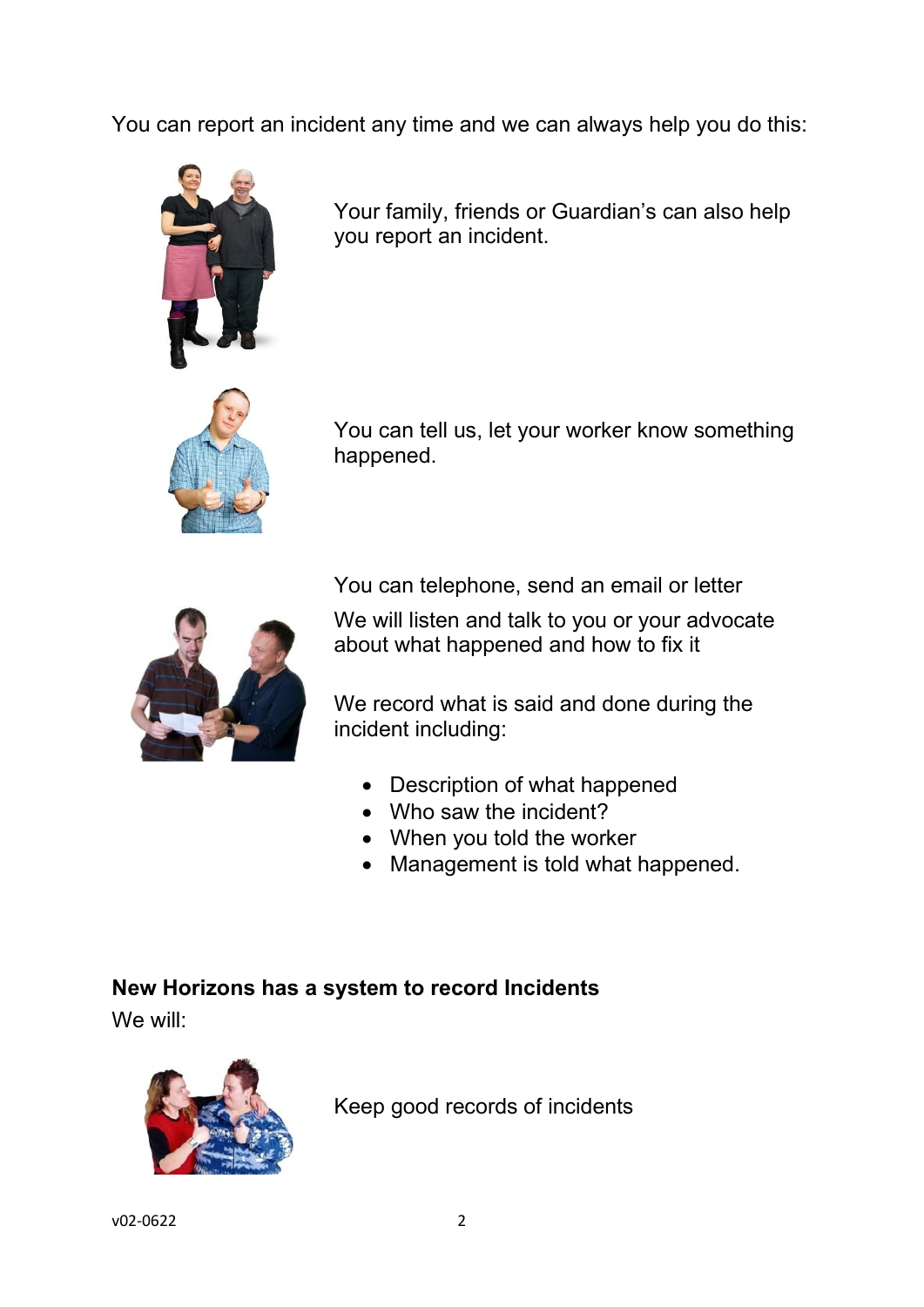

Tell NDIS if a critical or serious incident occurs



Report every time we are told about an incident

We will also make sure you are ok



Management will check we are doing the right thing

## **What to do if you have a problem?**

If you don't like the way we handled an incident, you can tell us: